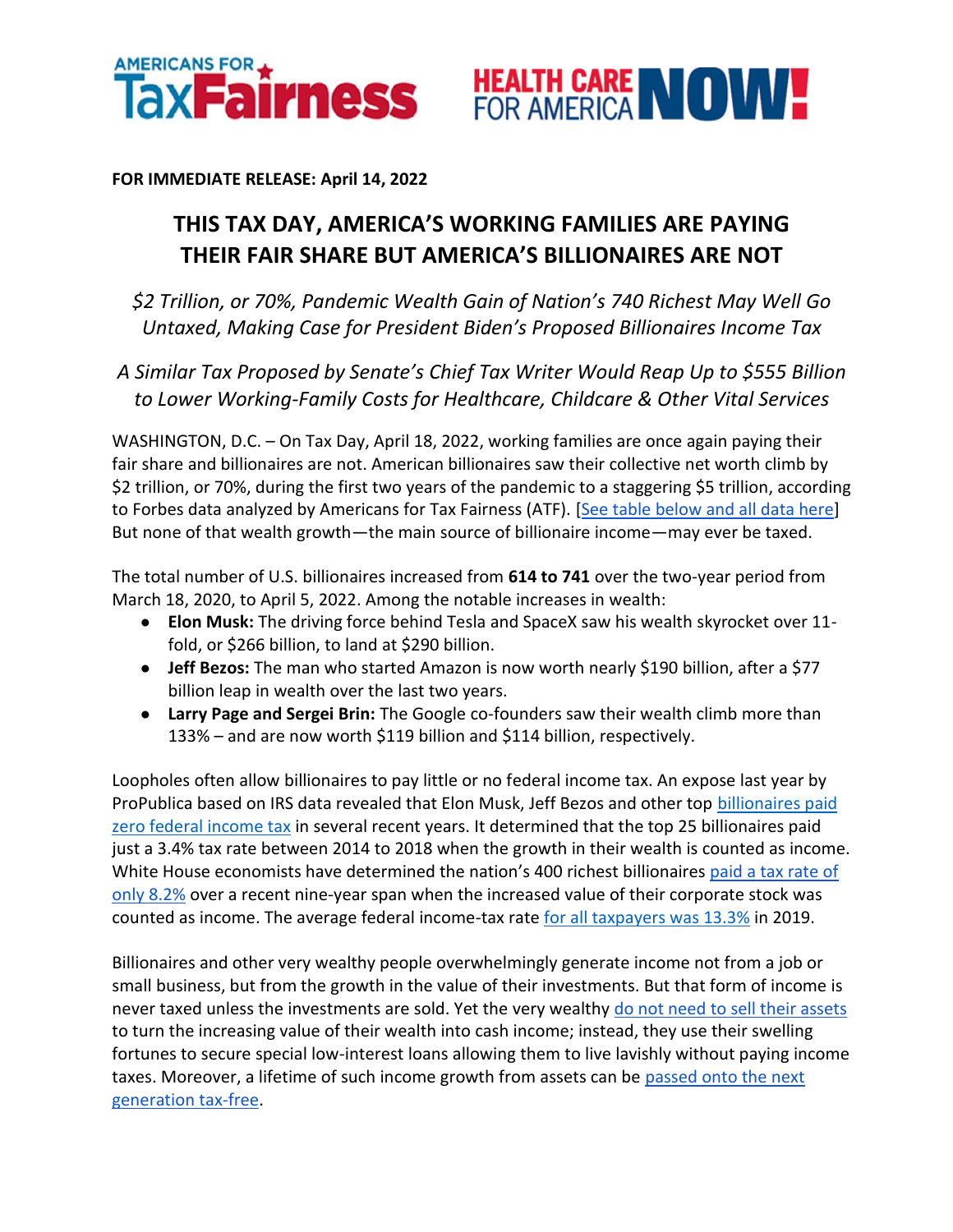| <b>Name</b>                   | <b>Net Worth</b><br>Mar. 18, 2020<br>(\$ Millions) | <b>Net Worth</b><br>Apr. 5, 2022<br>(\$ Millions) | 24 Month Wealth<br>Growth<br>(\$ Millions) | 24 Month %<br><b>Wealth Growth</b> |
|-------------------------------|----------------------------------------------------|---------------------------------------------------|--------------------------------------------|------------------------------------|
| <b>Number of Billionaires</b> | 614                                                | 741                                               |                                            |                                    |
| <b>TOTAL</b>                  | \$2,947,500                                        | \$5,002,720                                       | \$2,055,220                                | 69.7%                              |
| Elon Musk                     | \$24,600                                           | \$290,290                                         | \$265,690                                  | 1080.0%                            |
| <b>Jeff Bezos</b>             | \$113,000                                          | \$189,827                                         | \$76,827                                   | 68.0%                              |
| <b>Bill Gates</b>             | \$98,000                                           | \$135,022                                         | \$37,022                                   | 37.8%                              |
| <b>Warren Buffett</b>         | \$67,500                                           | \$124,193                                         | \$56,693                                   | 84.0%                              |
| Larry Page                    | \$50,900                                           | \$119,037                                         | \$68,137                                   | 133.9%                             |
| Larry Ellison                 | \$59,000                                           | \$116,162                                         | \$57,162                                   | 96.9%                              |
| Sergey Brin                   | \$49,100                                           | \$114,297                                         | \$65,197                                   | 132.8%                             |
| <b>Steve Ballmer</b>          | \$52,700                                           | \$99,576                                          | \$46,876                                   | 88.9%                              |
| Mark Zuckerberg               | \$54,700                                           | \$82,713                                          | \$28,013                                   | 51.2%                              |
| Michael Bloomberg             | \$48,000                                           | \$82,000                                          | \$34,000                                   | 70.8%                              |
| Jim Walton                    | \$54,600                                           | \$69,644                                          | \$15,044                                   | 27.6%                              |
| Alice Walton                  | \$54,400                                           | \$68,694                                          | \$14,294                                   | 26.3%                              |
| Rob Walton                    | \$54,100                                           | \$68,368                                          | \$14,268                                   | 26.4%                              |
| Charles Koch                  | \$38,200                                           | \$62,971                                          | \$24,771                                   | 64.8%                              |
| Julia/David Koch              | \$38,200                                           | \$62,971                                          | \$24,771                                   | 64.8%                              |

**Source:** Forbes data from March 18, 2020, and April 5, 2022, analyzed by Americans for Tax Fairness and available [here.](https://docs.google.com/spreadsheets/d/1MksOhwmIojtZihAmPcfcYeaGoG3FOFZmiKUza1dIRD4/edit?usp=sharing)

Congress can close this massive tax loophole through a billionaires income tax, such as recently [proposed by President Joe Biden](https://www.whitehouse.gov/omb/briefing-room/2022/03/28/presidents-budget-rewards-work-not-wealth-with-new-billionaire-minimum-income-tax/) and last year b[y Sen. Ron Wyden](https://www.finance.senate.gov/chairmans-news/wyden-unveils-billionaires-income-tax) (D-OR), the Senate's chief tax writer. A comparison of the two proposals is [available here.](https://americansfortaxfairness.org/issue/comparison-biden-wyden-billionaires-income-tax-proposals-short/)

Both proposals would tax investment gains of the superrich more like the wages of workers are taxed now. Requiring billionaires to pay a fairer share on the growth in value of their assets would make the tax system more equitable and generate revenue that would greatly benefit the economy and increase services and opportunities for millions of Americans.

**"The failure to tax increases in billionaire wealth from skyrocketing corporate stock and other investments is the worst loophole in our loophole-ridden tax code. Workers pay tax on their income all year, every year. Simple justice demands that billionaires do the same," said Frank Clemente, executive director of Americans for Tax Fairness. "Congress should close this loophole as part of the legislation members are now negotiating to help families cope with rising prices and make major investments in clean energy, all paid for by more fairly taxing the rich and corporations."**

President Biden's Billionaire Minimum Income Tax would [raise \\$360 billion](https://www.whitehouse.gov/omb/briefing-room/2022/03/28/presidents-budget-rewards-work-not-wealth-with-new-billionaire-minimum-income-tax/) over 10 years exclusively from the richest 0.01% of Americans, each worth at least \$100 million. The Billionaires Income Tax proposed by Sen. Wyden [would raise \\$555 billion](https://www.finance.senate.gov/chairmans-news/wyden-statement-on-billionaires-income-tax-score) over 10 years from about 700 billionaires.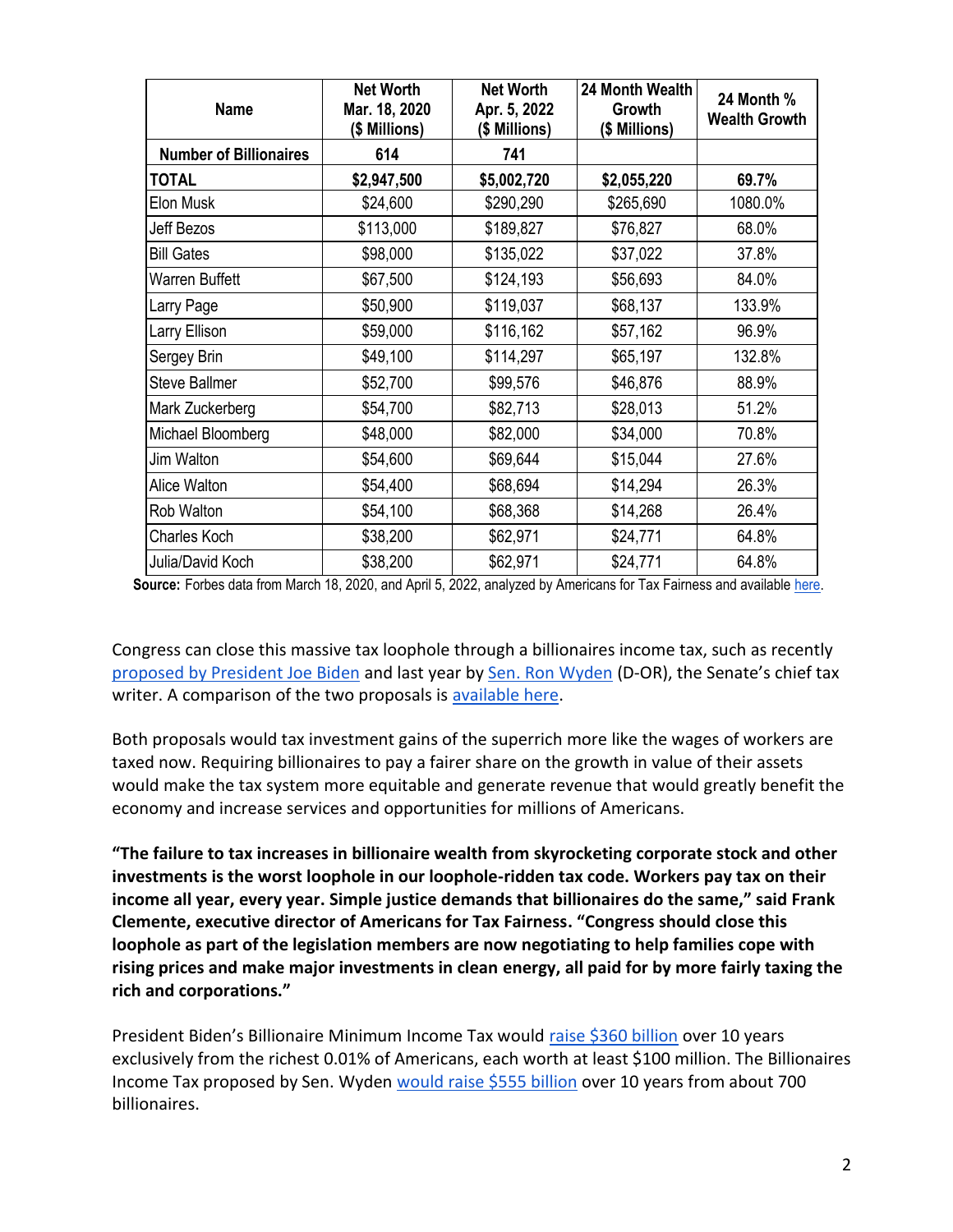Revenue raised from a billionaires income tax could help lower costs paid by America's working families for necessities like healthcare, childcare, education and housing; and make other crucial public investments, such as in the effort to avert climate catastrophe. Based on cost estimates from the House-passed [Build Back Better Act,](https://americansfortaxfairness.org/wp-content/uploads/Fact-Sheet-Nov-2021-COMPLETE-FINAL.pdf) these are among the investments and combinations of investments that could be funded by the **President's \$360 billion plan**:

- Over six years, cut childcare costs (\$274 billion) and guarantee universal free preschool (\$109 billion)
- Offer paid family leave (\$205 billion over 10 years) and an expanded Child Tax Credit (\$159 billion for one year)
- Over 10 years, reduce costs of housing (\$151 billion) and eldercare (\$150 billion), and expand Medicare to cover hearing benefits (\$37 billion)

## **Senator Wyden's \$555 billion plan [could pay t](https://americansfortaxfairness.org/issue/6-ways-spend-revenue-billionaires-income-tax/)o:**

- Lower the costs of healthcare (\$400 billion) and housing (\$151 billion) over 10 years.
- Expand the Child Tax Credit (\$484 billion over four years)
- Make clean energy investments (\$555 billion over 10 years)

The public overwhelmingly favors a billionaires income tax: 64% of respondents in a recent [national poll](https://docs.google.com/document/d/1AhWvucOLV2qY6izLkZvHpPig6DDmdFaCbmeM-5E65Xw/edit) supported Senator Wyden's plan. (Biden's plan was not tested in this poll.)

This billionaires' bonanza has played out against the pandemic pall: 80 million Americans have [contracted COVID-19](https://coronavirus.jhu.edu/) and nearly one million have died from it. Many small businesses have closed, daily life has been disrupted and the cost of everything from housing to gas has consumed a greater share of household incomes. Although prompt and ample federal action prevented much worse economic consequences from COVID and helped to speed recovery, businesses and families will once again face perils as many of these interventions expire shortly.

Millions of families, for instance, could face steep increases in healthcare premiums or [loss of](https://www.nytimes.com/2022/04/04/opinion/covid-medicaid-loss.html)  [insurance coverage](https://www.nytimes.com/2022/04/04/opinion/covid-medicaid-loss.html) in the second half of this year as pandemic responses fall away:

- **Medicaid Coverage:** Early in the pandemic, as millions of Americans lost jobs and healthcare coverage, Congress passed the bipartisan Families First Coronavirus Response Act that covered many more people. The federal government increased matching funds to states and ensured that Medicaid enrollees would be continuously covered through the duration of the public health emergency despite income fluctuations or other factors that would ordinarily disqualify them. Once the public health emergency expires—which it is expected to do this year—as many a[s](https://www.urban.org/sites/default/files/2022-03/what-will-happen-to-medicaid-enrollees-health-coverage-after-the-public-health-emergency_1_1.pdf) [13 million people could lose health coverage](https://www.urban.org/sites/default/files/2022-03/what-will-happen-to-medicaid-enrollees-health-coverage-after-the-public-health-emergency_1_1.pdf) over the next 12 months, according to an Urban Institute study.
- **Affordable Care Act (ACA) Coverage:** Congress and the Biden Administration also took action to make private insurance more affordable during COVID by passing the American Rescue Plan, which provided enhanced premium assistance to help more people buy ACA coverage. This resulted i[n](https://www.whitehouse.gov/briefing-room/statements-releases/2022/03/10/during-week-of-anniversary-of-american-rescue-plan-biden-harris-administration-highlights-health-insurance-subsidies-that-promoted-critical-increases-in-enrollment-and-cost-savings/) [record high enrollment](https://www.whitehouse.gov/briefing-room/statements-releases/2022/03/10/during-week-of-anniversary-of-american-rescue-plan-biden-harris-administration-highlights-health-insurance-subsidies-that-promoted-critical-increases-in-enrollment-and-cost-savings/) in insurance marketplace plans this year. However, the enhanced premium assistance that saved individuals over \$800 last year, will expire at the end of 2022 if Congress does not take action. This will pric[e](https://tcf.org/content/commentary/american-rescue-plans-premium-assistance-must-made-permanent/?agreed=1) [millions nationwide out of coverage.](https://tcf.org/content/commentary/american-rescue-plans-premium-assistance-must-made-permanent/?agreed=1)